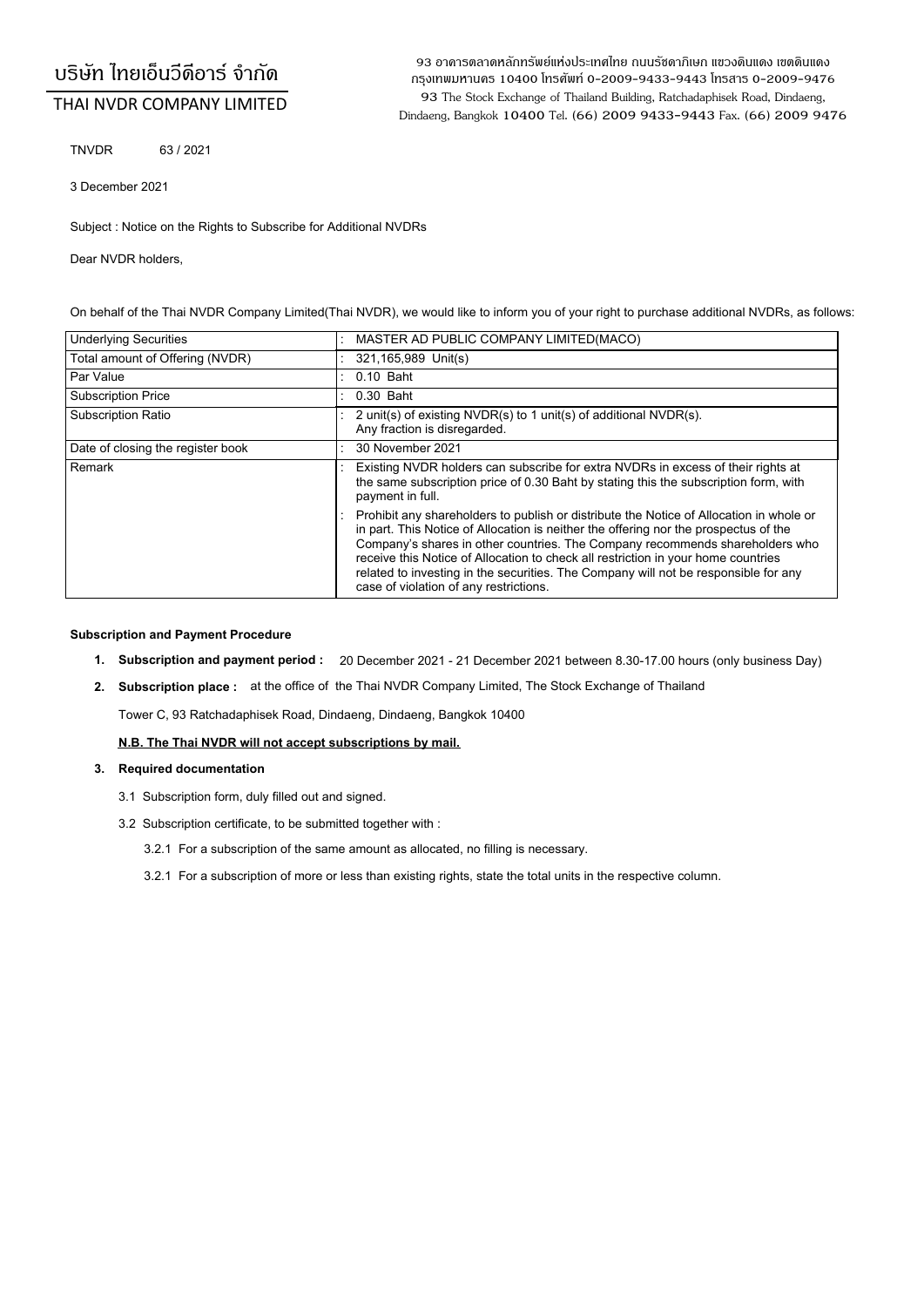#### **4. Payment**

- **Subscription for full entitlement or less than or excess than the entitlement**, please make payment by check or cashier check or draft which is collectable through clearing house in Bangkok and shall be dated on December 20, 2021 - December 21, 2021 or money transfer on December 20, 2021 - December 21, 2021 which NVDR holders shall made payable to "Share Subscription Account of Master Ad Public Company Limited" SIAM COMMERCIAL BANK PUBLIC COMPANY LTD.. Account number 049-415170-6.
- **5.** If NVDR holders fail to exercise their rights or make a payment within the allotted time schedule, or the check or cashier check is not honored, it shall be deemed that such NVDR holders do not wish to exercise their subscription rights. Thai NVDR shall thus regard the subscription as being void.
- **6.** Refund for unallotted NVDRs.

If the excess rights NVDRs were not allotted in full because the number of NVDRs subscribed for were more than the number or remaining units of NVDRs, the Thai NVDR will make a refund (without interest) to the NVDR holders by check for the unallotted NVDRs and send it by registered mail to the address that appears on the Share Register Book on the date of closing the book, within 7 business days after the Thai NVDR has received the refund from the underlying company.

Should you need any further information, please do not hesitate to contact Thai NVDR Company Limited at Tel: +66(0)2009 9000 Ext.9433-9443

Sincerely yours,

Thai NVDR Company Limited

L. Tingtarlah

Miss Lucksana Tungtulakorn Vice President-Head of Central Securities Depository Dept. The Stock Exchange of Thailand

Enclosure : 1. Subscription Form for NVDR Right Issues 2. Subscription Certificate